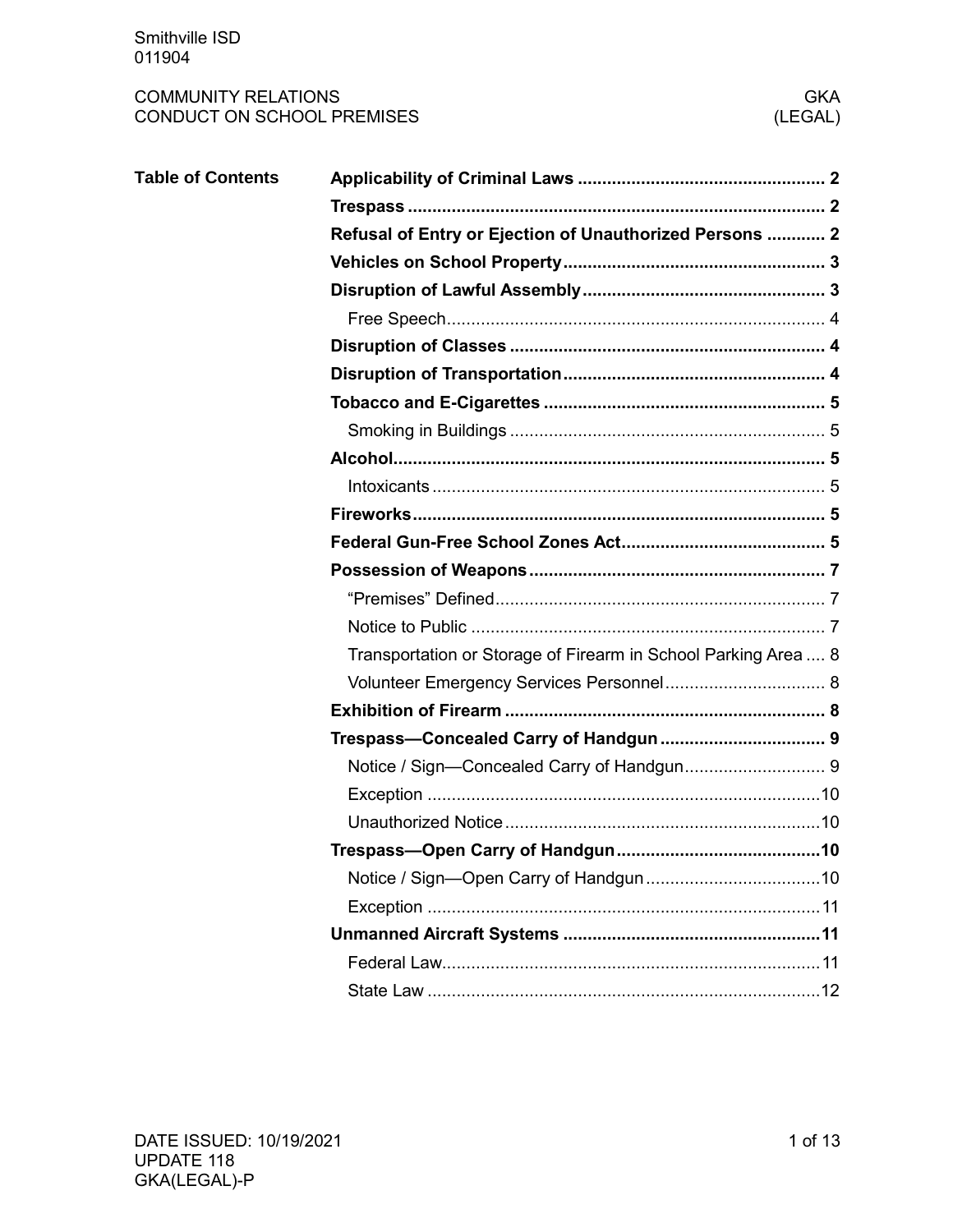<span id="page-1-2"></span><span id="page-1-1"></span><span id="page-1-0"></span>

| <b>Applicability of</b><br><b>Criminal Laws</b>                                           | The criminal laws of the state apply to the areas under the control<br>and jurisdiction of the board. Education Code 37.101                                                                                                                                                                                                                                                                                                                             |    |                                                                                                                                                                                                                                                                |  |  |  |
|-------------------------------------------------------------------------------------------|---------------------------------------------------------------------------------------------------------------------------------------------------------------------------------------------------------------------------------------------------------------------------------------------------------------------------------------------------------------------------------------------------------------------------------------------------------|----|----------------------------------------------------------------------------------------------------------------------------------------------------------------------------------------------------------------------------------------------------------------|--|--|--|
| <b>Trespass</b>                                                                           | An unauthorized person who trespasses on the grounds of a<br>school district commits a Class C misdemeanor. Education Code<br>37.107                                                                                                                                                                                                                                                                                                                    |    |                                                                                                                                                                                                                                                                |  |  |  |
| <b>Refusal of Entry or</b><br><b>Ejection of</b><br><b>Unauthorized</b><br><b>Persons</b> |                                                                                                                                                                                                                                                                                                                                                                                                                                                         |    | A school administrator, school resource officer, or school district<br>peace officer may refuse to allow persons to enter on or may eject<br>a person from property under the district's control if the person re-<br>fuses to leave peaceably on request and: |  |  |  |
|                                                                                           | 1.                                                                                                                                                                                                                                                                                                                                                                                                                                                      |    | The person poses a substantial risk of harm to any person; or                                                                                                                                                                                                  |  |  |  |
|                                                                                           | 2.                                                                                                                                                                                                                                                                                                                                                                                                                                                      |    | The person behaves in a manner that is inappropriate for a<br>school setting and:                                                                                                                                                                              |  |  |  |
|                                                                                           |                                                                                                                                                                                                                                                                                                                                                                                                                                                         | a. | The administrator, resource officer, or peace officer is-<br>sues a verbal warning to the person that the person's<br>behavior is inappropriate and may result in the person's<br>refusal of entry or ejection; and                                            |  |  |  |
|                                                                                           |                                                                                                                                                                                                                                                                                                                                                                                                                                                         | b. | The person persists in that behavior.                                                                                                                                                                                                                          |  |  |  |
|                                                                                           | Identification may be required of any person on property under the<br>district's control.                                                                                                                                                                                                                                                                                                                                                               |    |                                                                                                                                                                                                                                                                |  |  |  |
|                                                                                           | A district shall maintain a record of each verbal warning issued, in-<br>cluding the name of the person to whom the warning was issued<br>and the date of issuance.                                                                                                                                                                                                                                                                                     |    |                                                                                                                                                                                                                                                                |  |  |  |
|                                                                                           | At the time a person is refused entry to or ejected from a school<br>district's property, the district shall provide to the person written in-<br>formation explaining the appeal process.                                                                                                                                                                                                                                                              |    |                                                                                                                                                                                                                                                                |  |  |  |
|                                                                                           | If a parent or guardian of a child enrolled in a school district is re-<br>fused entry to the district's property, the district shall accommodate<br>the parent or guardian to ensure that the parent or guardian may<br>participate in the child's admission, review, and dismissal commit-<br>tee or in the child's team established under Section 504, Rehabili-<br>tation Act of 1973 (29 U.S.C. Section 794), in accordance with fed-<br>eral law. |    |                                                                                                                                                                                                                                                                |  |  |  |
|                                                                                           | The term of a person's refusal of entry to or ejection from a school<br>district's property under this section may not exceed two years.                                                                                                                                                                                                                                                                                                                |    |                                                                                                                                                                                                                                                                |  |  |  |
|                                                                                           | A district shall post on the district's website and each district cam-<br>pus shall post on any campus website a notice regarding these<br>provisions, including the appeal process.                                                                                                                                                                                                                                                                    |    |                                                                                                                                                                                                                                                                |  |  |  |
|                                                                                           |                                                                                                                                                                                                                                                                                                                                                                                                                                                         |    | The board shall adopt a policy that uses the district's existing griev-<br>ance process [see FNG, GF] to permit a person refused entry to or                                                                                                                   |  |  |  |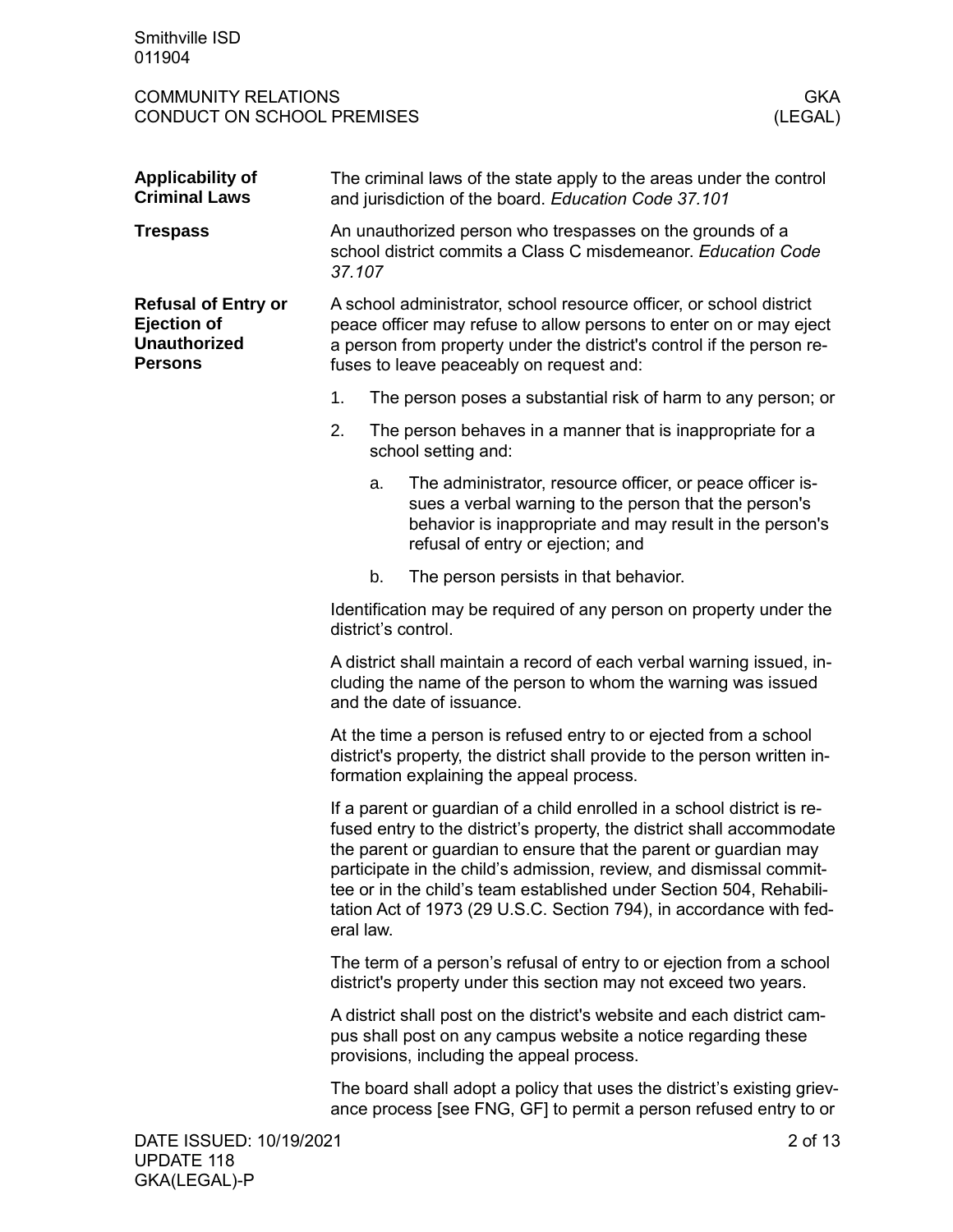<span id="page-2-1"></span><span id="page-2-0"></span>

|                                                |                                                                                                                                                                                         | ejected from property controlled by the district to appeal such re-<br>fusal of entry or ejection. The policy must permit a person appeal-<br>ing under this section to address the board in person within 90<br>days of the commencement of the appeal, unless the appeal is<br>granted before the board considers the appeal.                                  |  |  |  |
|------------------------------------------------|-----------------------------------------------------------------------------------------------------------------------------------------------------------------------------------------|------------------------------------------------------------------------------------------------------------------------------------------------------------------------------------------------------------------------------------------------------------------------------------------------------------------------------------------------------------------|--|--|--|
|                                                | The board's decision to grant or deny an appeal under this section<br>is final and may only be further appealed under the applicable pro-<br>visions of Texas Education Code 7.057.     |                                                                                                                                                                                                                                                                                                                                                                  |  |  |  |
|                                                |                                                                                                                                                                                         | Education Code 37.105; 19 TAC 103.1207                                                                                                                                                                                                                                                                                                                           |  |  |  |
| <b>Vehicles on School</b><br><b>Property</b>   |                                                                                                                                                                                         | A board may bar or suspend a person from driving or parking a ve-<br>hicle on any school property as a result of the person's violation of<br>any rule or regulation promulgated by the board or set forth in Edu-<br>cation Code Chapter 37, Subchapter D. [See CLC] Education<br>Code 37.106                                                                   |  |  |  |
| <b>Disruption of Lawful</b><br><b>Assembly</b> | A person commits a Class B misdemeanor if the person, alone or<br>in concert with others, intentionally engages in disruptive activity on<br>the campus or property of a public school. |                                                                                                                                                                                                                                                                                                                                                                  |  |  |  |
|                                                | Disruptive activity means:                                                                                                                                                              |                                                                                                                                                                                                                                                                                                                                                                  |  |  |  |
|                                                | 1.                                                                                                                                                                                      | Obstructing or restraining the passage of persons in an exit,<br>entrance, or hallway of any building without the authorization<br>of the administration of the school;                                                                                                                                                                                          |  |  |  |
|                                                | 2.                                                                                                                                                                                      | Seizing control of any building or portion of a building to inter-<br>fere with any administrative, educational, research, or other<br>authorized activity;                                                                                                                                                                                                      |  |  |  |
|                                                | 3.                                                                                                                                                                                      | Preventing or attempting to prevent by force or violence or the<br>threat of violence any lawful assembly authorized by the<br>school administration so that a person attempting to partici-<br>pate in the assembly is unable to participate due to the use of<br>force or violence or due to a reasonable fear that force or vio-<br>lence is likely to occur; |  |  |  |
|                                                | 4.                                                                                                                                                                                      | Disrupting by force or violence or the threat of force or vio-<br>lence a lawful assembly in progress; or                                                                                                                                                                                                                                                        |  |  |  |
|                                                | 5.                                                                                                                                                                                      | Obstructing or restraining the passage of any person at an<br>exit or entrance to the campus or property or preventing or at-<br>tempting to prevent by force or violence or by threats thereof<br>the ingress or egress of any person to or from the property or<br>campus without the authorization of the administration of the<br>school.                    |  |  |  |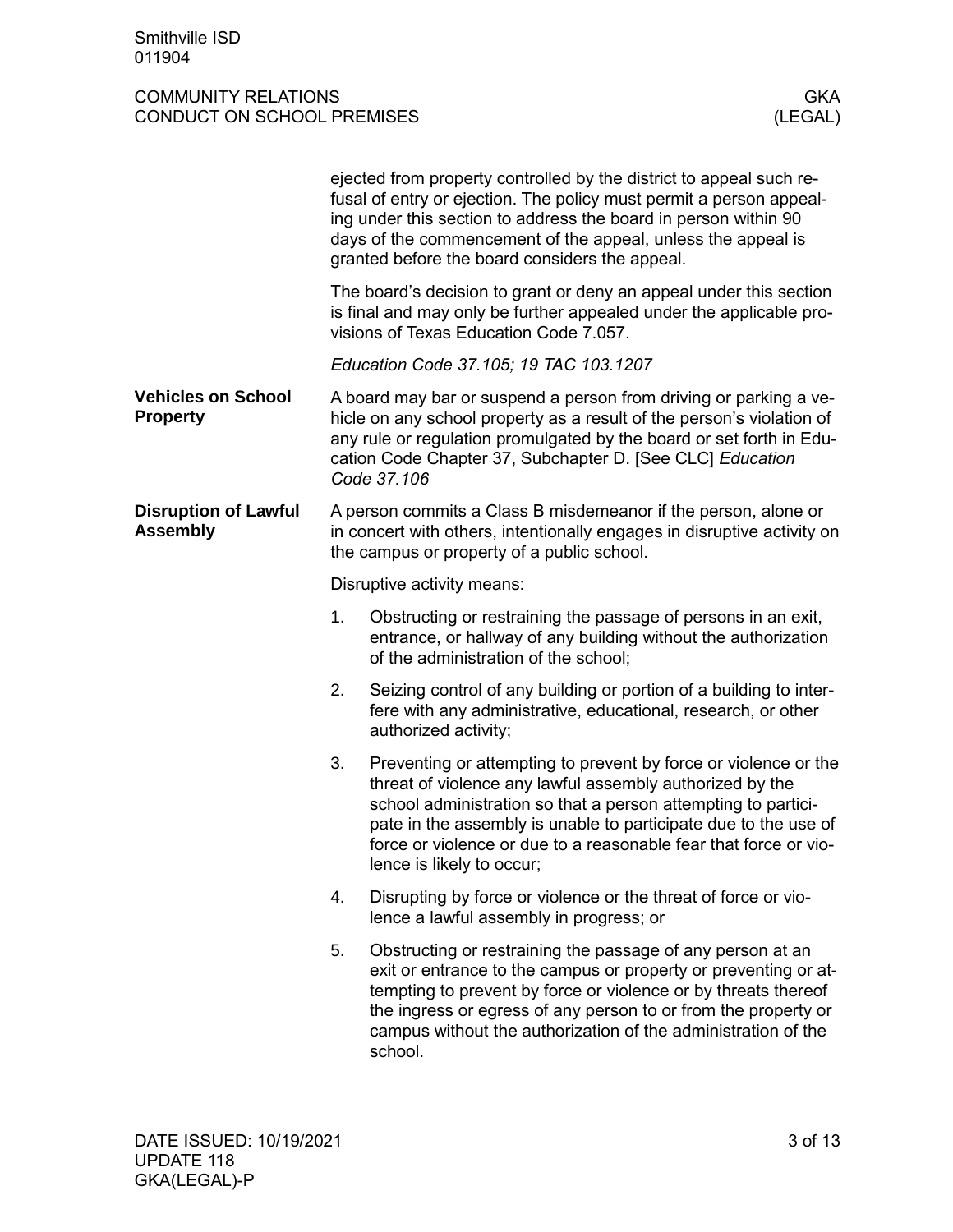<span id="page-3-2"></span><span id="page-3-1"></span><span id="page-3-0"></span>

| Free Speech                                   | This provision shall not be construed to infringe upon any right of<br>free speech or expression guaranteed by the constitutions of the<br>United States or the state of Texas.                                                                                                                                                                                                                                                                                                                               |                                                                                                                                                                                                                                                                                                                                                                                                                                                                                                                                        |  |  |  |  |
|-----------------------------------------------|---------------------------------------------------------------------------------------------------------------------------------------------------------------------------------------------------------------------------------------------------------------------------------------------------------------------------------------------------------------------------------------------------------------------------------------------------------------------------------------------------------------|----------------------------------------------------------------------------------------------------------------------------------------------------------------------------------------------------------------------------------------------------------------------------------------------------------------------------------------------------------------------------------------------------------------------------------------------------------------------------------------------------------------------------------------|--|--|--|--|
|                                               | Education Code 37.123                                                                                                                                                                                                                                                                                                                                                                                                                                                                                         |                                                                                                                                                                                                                                                                                                                                                                                                                                                                                                                                        |  |  |  |  |
| <b>Disruption of</b><br><b>Classes</b>        | A person, other than a primary or secondary grade student enrolled<br>in the school, commits a Class C misdemeanor if the person, on<br>school property or on public property within 500 feet of school<br>property, alone or in concert with others, intentionally disrupts the<br>conduct of classes or other school activities. It is an exception to<br>the application of the offense that, at the time the person engaged<br>in the prohibited conduct, the person was younger than 12 years of<br>age. |                                                                                                                                                                                                                                                                                                                                                                                                                                                                                                                                        |  |  |  |  |
|                                               | cludes:                                                                                                                                                                                                                                                                                                                                                                                                                                                                                                       | Disrupting the conduct of classes or other school activities in-                                                                                                                                                                                                                                                                                                                                                                                                                                                                       |  |  |  |  |
|                                               | 1.                                                                                                                                                                                                                                                                                                                                                                                                                                                                                                            | Emitting noise of an intensity that prevents or hinders class-<br>room instruction.                                                                                                                                                                                                                                                                                                                                                                                                                                                    |  |  |  |  |
|                                               | 2.                                                                                                                                                                                                                                                                                                                                                                                                                                                                                                            | Enticing or attempting to entice a student away from a class<br>or other school activity that the student is required to attend.                                                                                                                                                                                                                                                                                                                                                                                                       |  |  |  |  |
|                                               | 3.                                                                                                                                                                                                                                                                                                                                                                                                                                                                                                            | Preventing or attempting to prevent a student from attending<br>a class or other school activity that the student is required to<br>attend.                                                                                                                                                                                                                                                                                                                                                                                            |  |  |  |  |
|                                               | 4.                                                                                                                                                                                                                                                                                                                                                                                                                                                                                                            | Entering a classroom without the consent of either the princi-<br>pal or the teacher and, through either acts of misconduct or<br>use of loud or profane language, disrupting class activities.                                                                                                                                                                                                                                                                                                                                        |  |  |  |  |
|                                               | "School property" includes a public school campus or school<br>grounds on which a public school is located, and any grounds or<br>buildings used by a school for an assembly or other school-spon-<br>sored activity.                                                                                                                                                                                                                                                                                         |                                                                                                                                                                                                                                                                                                                                                                                                                                                                                                                                        |  |  |  |  |
|                                               | "Public property" includes a street, highway, alley, public park, or<br>sidewalk.                                                                                                                                                                                                                                                                                                                                                                                                                             |                                                                                                                                                                                                                                                                                                                                                                                                                                                                                                                                        |  |  |  |  |
|                                               | Education Code 37.124                                                                                                                                                                                                                                                                                                                                                                                                                                                                                         |                                                                                                                                                                                                                                                                                                                                                                                                                                                                                                                                        |  |  |  |  |
| <b>Disruption of</b><br><b>Transportation</b> |                                                                                                                                                                                                                                                                                                                                                                                                                                                                                                               | A person, other than a primary or secondary grade student, com-<br>mits a Class C misdemeanor if the person intentionally disrupts,<br>prevents, or interferes with the lawful transportation of students to<br>and from school, or to or from activities sponsored by a school, on<br>a vehicle owned and/or operated by a district. It is an exception to<br>the application of the offense that, at the time the person engaged<br>in the prohibited conduct, the person was younger than 12 years of<br>age. Education Code 37.126 |  |  |  |  |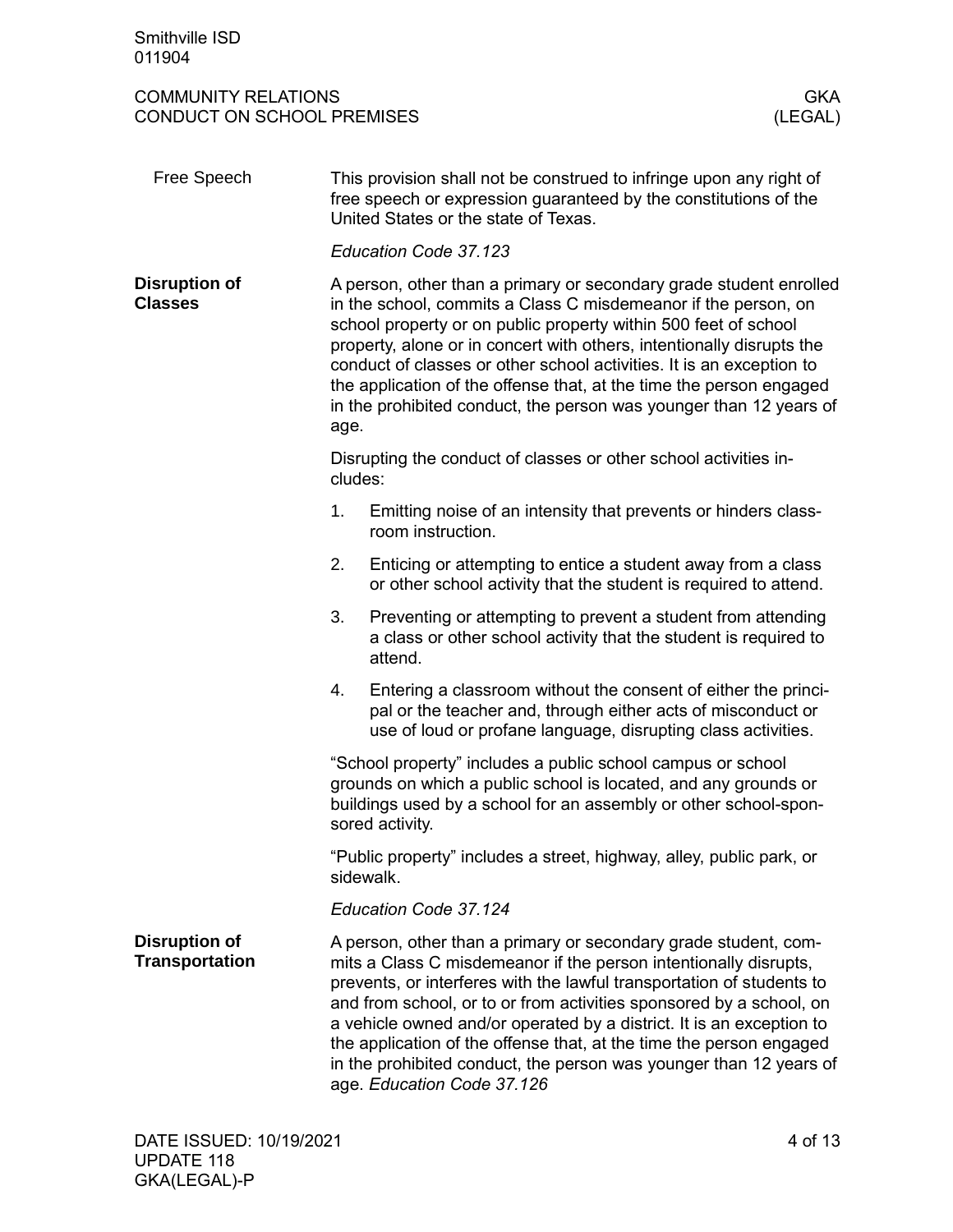<span id="page-4-5"></span><span id="page-4-4"></span><span id="page-4-3"></span><span id="page-4-2"></span><span id="page-4-1"></span><span id="page-4-0"></span>

| Smithville ISD<br>011904                                                          |                                                                                                                                                                                                                                                                                                                                                                                                                 |  |  |  |  |  |
|-----------------------------------------------------------------------------------|-----------------------------------------------------------------------------------------------------------------------------------------------------------------------------------------------------------------------------------------------------------------------------------------------------------------------------------------------------------------------------------------------------------------|--|--|--|--|--|
| <b>COMMUNITY RELATIONS</b><br><b>GKA</b><br>CONDUCT ON SCHOOL PREMISES<br>(LEGAL) |                                                                                                                                                                                                                                                                                                                                                                                                                 |  |  |  |  |  |
| <b>Tobacco and</b><br><b>E-Cigarettes</b>                                         | A board shall prohibit smoking or using e-cigarettes or tobacco<br>products at a school-related or school-sanctioned activity on or off<br>school property. School personnel shall enforce these policies on<br>school property. Education Code 38.006 [See FNCD for the<br>definition of e-cigarette.]                                                                                                         |  |  |  |  |  |
| Smoking in<br><b>Buildings</b>                                                    | A district shall not permit smoking within any indoor facility used for<br>provision of routine or regular kindergarten, elementary, or second-<br>ary education or library services to children; or regular or routine<br>health care or day care or early childhood development (Head<br>Start) services to children or for the use of employees who provide<br>such services. 20 U.S.C. 6083; 20 U.S.C. 7183 |  |  |  |  |  |
| <b>Criminal Penalty</b>                                                           | A person commits an offense if the person is in possession of a<br>burning tobacco product, smokes tobacco, or operates an e-ciga-<br>rette in a facility of a public school.                                                                                                                                                                                                                                   |  |  |  |  |  |
| Defense                                                                           | It is a defense to prosecution that a district does not have promi-<br>nently displayed a reasonably sized notice that smoking is prohib-<br>ited by state law in such place and that an offense is punishable by<br>a fine not to exceed \$500.                                                                                                                                                                |  |  |  |  |  |
| <b>Facilities for</b><br>Extinguishment                                           | A district shall be equipped with facilities for extinguishment of<br>smoking materials.                                                                                                                                                                                                                                                                                                                        |  |  |  |  |  |
|                                                                                   | Penal Code $48.01(a) - (c)$                                                                                                                                                                                                                                                                                                                                                                                     |  |  |  |  |  |
| <b>Alcohol</b>                                                                    | A board shall prohibit the use of alcoholic beverages at school-re-<br>lated or school-sanctioned activities on or off school property. Edu-<br>cation Code 38.007(a) [See FNCF regarding alcohol-free zones.]                                                                                                                                                                                                  |  |  |  |  |  |
| Intoxicants                                                                       | A person commits a Class C misdemeanor if the person possesses<br>an intoxicating beverage for consumption, sale, or distribution<br>while:                                                                                                                                                                                                                                                                     |  |  |  |  |  |
|                                                                                   | On the grounds or in a building of a public school; or<br>1.                                                                                                                                                                                                                                                                                                                                                    |  |  |  |  |  |
|                                                                                   | 2.<br>Entering or inside any enclosure, field, or stadium where any<br>athletic event sponsored or participated in by a public school<br>is being held.                                                                                                                                                                                                                                                         |  |  |  |  |  |
|                                                                                   | Education Code 37.122 [See also FNCF]                                                                                                                                                                                                                                                                                                                                                                           |  |  |  |  |  |
| <b>Fireworks</b>                                                                  | A person may not explode or ignite fireworks within 600 feet of any<br>school unless the person receives authorization in writing from the<br>school. Occupations Code 2154.251(a)(1)                                                                                                                                                                                                                           |  |  |  |  |  |
| <b>Federal Gun-Free</b><br><b>School Zones Act</b>                                | It is unlawful for any individual knowingly to possess a firearm at a<br>place that the individual knows, or has reasonable cause to be-<br>lieve, is a school zone.                                                                                                                                                                                                                                            |  |  |  |  |  |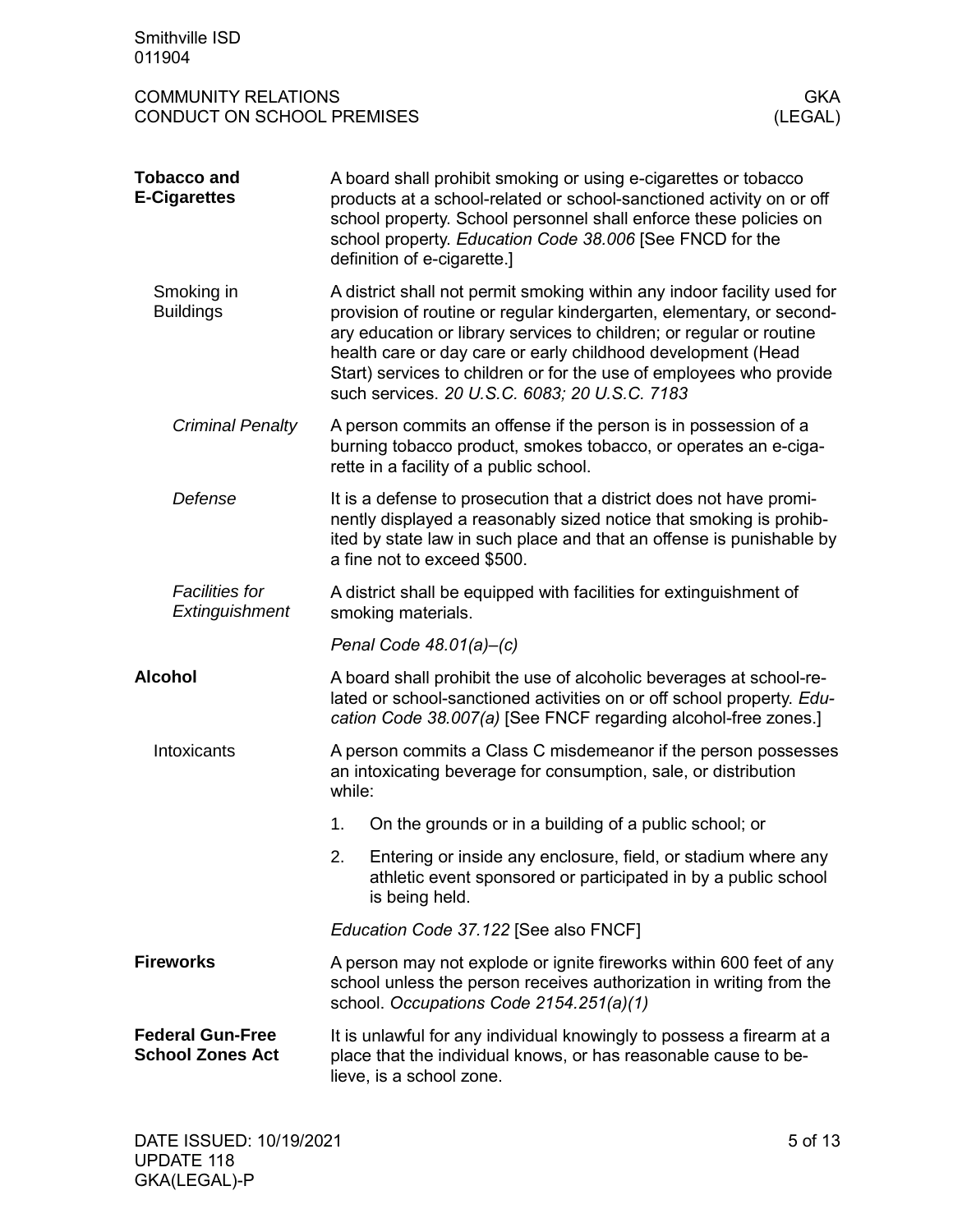#### COMMUNITY RELATIONS **GKA** CONDUCT ON SCHOOL PREMISES (LEGAL)

"School zone" means in, or on the grounds of, a school; or within a distance of 1,000 feet from the grounds of a school.

This prohibition does not apply to the possession of a firearm:

- 1. On private property not part of school grounds;
- 2. If the individual possessing the firearm is licensed to do so by the state, and the law of the state requires that, before an individual obtains such a license, the law enforcement authorities of the state verify that the individual is qualified under law to receive the license;
- 3. That is not loaded and in a locked container, or a locked firearms rack that is on a motor vehicle;
- 4. By an individual for use in a program approved by a school in the school zone;
- 5. By an individual in accordance with a contract entered into between a school in the school zone and the individual or an employer of the individual;
- 6. By a law enforcement officer acting in his or her official capacity; or
- 7. That is unloaded and is possessed by an individual while traversing school premises for the purpose of gaining access to public or private lands open to hunting, if the entry on school premises is authorized by school authorities.

It is unlawful for any person, knowingly or with reckless disregard for the safety of another, to discharge or attempt to discharge a firearm at a place that the person knows is a school zone.

This prohibition does not apply to the discharge of a firearm:

- 1. On private property not part of school grounds;
- 2. As part of a program approved by a school in the school zone, by an individual who is participating in the program;
- 3. By an individual in accordance with a contract entered into between a school in a school zone and the individual or an employer of the individual; or
- 4. By a law enforcement officer acting in his or her official capacity.

*18 U.S.C. 921(a)(25), .922(q)*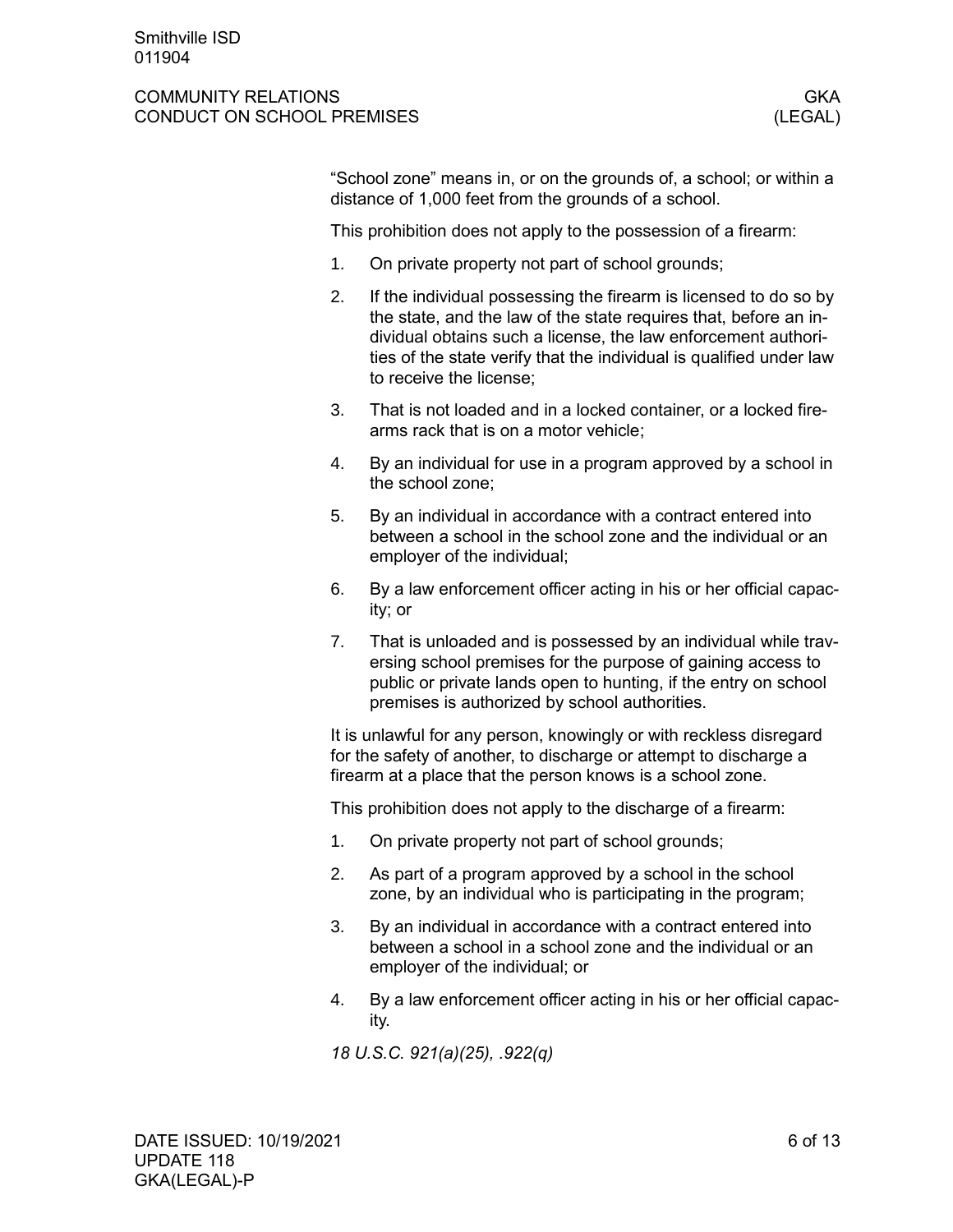<span id="page-6-2"></span><span id="page-6-1"></span><span id="page-6-0"></span>

| <b>Possession of</b><br>Weapons | Unless entitled to a defense or otherwise excepted by Penal Code<br>46.15, a person commits an offense if the person intentionally,<br>knowingly, or recklessly possesses or goes with a firearm, location-<br>restricted knife, club, or prohibited weapon [see FNCG]: |                                                                                                                                                                                                                                                                                                                                                                                                                                              |         |  |  |  |
|---------------------------------|-------------------------------------------------------------------------------------------------------------------------------------------------------------------------------------------------------------------------------------------------------------------------|----------------------------------------------------------------------------------------------------------------------------------------------------------------------------------------------------------------------------------------------------------------------------------------------------------------------------------------------------------------------------------------------------------------------------------------------|---------|--|--|--|
|                                 | 1.                                                                                                                                                                                                                                                                      | On the physical premises of a school or educational institu-<br>tion, any grounds or building on which an activity sponsored<br>by a school or educational institution is being conducted, or a<br>passenger transportation vehicle of a school or educational<br>institution, whether the school or educational institution is<br>public or private, unless pursuant to written regulations or<br>written authorization of the institution; |         |  |  |  |
|                                 | 2.                                                                                                                                                                                                                                                                      | On the premises of a polling place on the day of an election or<br>while early voting is in progress;                                                                                                                                                                                                                                                                                                                                        |         |  |  |  |
|                                 | 3.                                                                                                                                                                                                                                                                      | On the premises where a high school, collegiate, or profes-<br>sional sporting event or interscholastic event is taking place,<br>unless the person is a participant in the event and a firearm,<br>location-restricted knife, club, or prohibited weapon is used in<br>the event;                                                                                                                                                           |         |  |  |  |
|                                 | 4.                                                                                                                                                                                                                                                                      | In the room or rooms where a meeting of a governmental en-<br>tity is held, if the meeting is an open meeting subject to the<br>OMA, and the entity provided required notice of the meeting.                                                                                                                                                                                                                                                 |         |  |  |  |
|                                 | It is not a defense to prosecution that the person possessed a<br>handgun and was licensed to carry a handgun.                                                                                                                                                          |                                                                                                                                                                                                                                                                                                                                                                                                                                              |         |  |  |  |
|                                 | Penal Code 46.03(a)(1), (2), (8), (14), (f)                                                                                                                                                                                                                             |                                                                                                                                                                                                                                                                                                                                                                                                                                              |         |  |  |  |
| "Premises" Defined              |                                                                                                                                                                                                                                                                         | "Premises," for purposes of this policy, means a building or a por-<br>tion of a building. The term does not include any public or private<br>driveway, street, sidewalk or walkway, parking lot, parking garage,<br>or other parking area. Penal Code 46.03(c)(4)                                                                                                                                                                           |         |  |  |  |
| Notice to Public                | A district may provide notice that firearms and other weapons are<br>prohibited under Penal Code 46.03 on the premises or other prop-<br>erty, as applicable, by posting a sign at each entrance to the prem-<br>ises or other property that:                           |                                                                                                                                                                                                                                                                                                                                                                                                                                              |         |  |  |  |
|                                 | 1.                                                                                                                                                                                                                                                                      | Includes language that is identical to or substantially similar to<br>the following: "Pursuant to Section 46.03, Penal Code (places<br>weapons prohibited), a person may not carry a firearm or<br>other weapon on this property";                                                                                                                                                                                                           |         |  |  |  |
|                                 | 2.                                                                                                                                                                                                                                                                      | Includes the language described above in both English and<br>Spanish;                                                                                                                                                                                                                                                                                                                                                                        |         |  |  |  |
|                                 | 3.                                                                                                                                                                                                                                                                      | Appears in contrasting colors with block letters at least one<br>inch in height; and                                                                                                                                                                                                                                                                                                                                                         |         |  |  |  |
| DATE ISSUED: 10/19/2021         |                                                                                                                                                                                                                                                                         |                                                                                                                                                                                                                                                                                                                                                                                                                                              | 7 of 13 |  |  |  |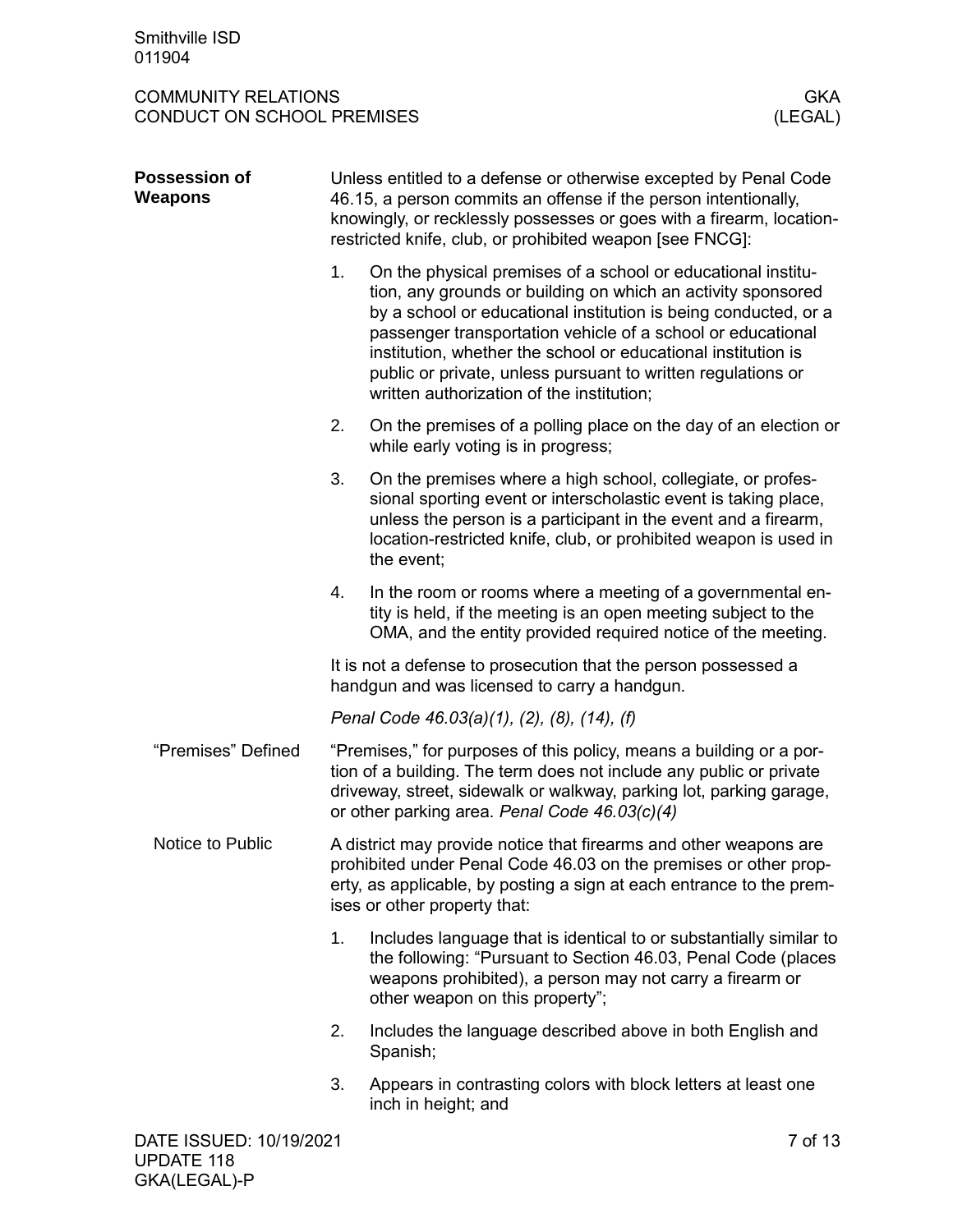<span id="page-7-2"></span><span id="page-7-1"></span><span id="page-7-0"></span>

|                                                                      | 4.                                                                                                                                                                                                                                                                                                                                                                                                                                                                                                                                                   | Is displayed in a conspicuous manner clearly visible to the<br>public.                                                                                                                                                                                                                                                                                                                                                                                                                                      |  |  |  |
|----------------------------------------------------------------------|------------------------------------------------------------------------------------------------------------------------------------------------------------------------------------------------------------------------------------------------------------------------------------------------------------------------------------------------------------------------------------------------------------------------------------------------------------------------------------------------------------------------------------------------------|-------------------------------------------------------------------------------------------------------------------------------------------------------------------------------------------------------------------------------------------------------------------------------------------------------------------------------------------------------------------------------------------------------------------------------------------------------------------------------------------------------------|--|--|--|
|                                                                      |                                                                                                                                                                                                                                                                                                                                                                                                                                                                                                                                                      | Penal Code 46.15(m)-(o)                                                                                                                                                                                                                                                                                                                                                                                                                                                                                     |  |  |  |
| Transportation or<br>Storage of Firearm<br>in School Parking<br>Area | A district may not prohibit a person who holds a license to carry a<br>handgun under Government Code, Chapter 411, Subchapter H,<br>from transporting or storing a handgun or other firearm or ammuni-<br>tion in a locked, privately owned or leased motor vehicle in a park-<br>ing lot, parking garage, or other parking area provided by the dis-<br>trict, and may not regulate the manner in which the handgun,<br>firearm, or ammunition is stored in the vehicle, provided that the<br>handgun, firearm, or ammunition is not in plain view. |                                                                                                                                                                                                                                                                                                                                                                                                                                                                                                             |  |  |  |
|                                                                      |                                                                                                                                                                                                                                                                                                                                                                                                                                                                                                                                                      | This does not authorize a person to possess, transport, or store a<br>handgun, a firearm, or ammunition in violation of Education Code<br>37.125, Penal Code 46.03, or other law.                                                                                                                                                                                                                                                                                                                           |  |  |  |
|                                                                      |                                                                                                                                                                                                                                                                                                                                                                                                                                                                                                                                                      | Education Code 37.0815                                                                                                                                                                                                                                                                                                                                                                                                                                                                                      |  |  |  |
| Volunteer<br>Emergency<br><b>Services Personnel</b>                  |                                                                                                                                                                                                                                                                                                                                                                                                                                                                                                                                                      | A district is not liable in a civil action arising from the discharge of a<br>handgun by an individual who is volunteer emergency services<br>personnel and licensed to carry the handgun under Government<br>Code, Chapter 411, Subchapter H.                                                                                                                                                                                                                                                              |  |  |  |
|                                                                      |                                                                                                                                                                                                                                                                                                                                                                                                                                                                                                                                                      | The discharge of a handgun by an individual who is volunteer<br>emergency services personnel and licensed to carry the handgun<br>under Subchapter H, Chapter 411, Government Code, is outside<br>the course and scope of the individual's duties as volunteer emer-<br>gency services personnel.                                                                                                                                                                                                           |  |  |  |
|                                                                      |                                                                                                                                                                                                                                                                                                                                                                                                                                                                                                                                                      | The district does not waive immunity from suit or liability under the<br>Texas Tort Claims Act or any other law.                                                                                                                                                                                                                                                                                                                                                                                            |  |  |  |
|                                                                      |                                                                                                                                                                                                                                                                                                                                                                                                                                                                                                                                                      | "Volunteer emergency services personnel" includes a volunteer<br>firefighter, an emergency medical services volunteer as defined by<br>Health and Safety Code 773.003, and any individual who, as a vol-<br>unteer, provides services for the benefit of the general public dur-<br>ing emergency situations. The term does not include a peace of-<br>ficer or reserve law enforcement officer, as those terms are defined<br>by Occupations Code 1701.001, who is performing law enforce-<br>ment duties. |  |  |  |
|                                                                      |                                                                                                                                                                                                                                                                                                                                                                                                                                                                                                                                                      | Civil Practice & Remedies Code 112.001; Penal Code 46.01(18)                                                                                                                                                                                                                                                                                                                                                                                                                                                |  |  |  |
| <b>Exhibition of Firearm</b>                                         |                                                                                                                                                                                                                                                                                                                                                                                                                                                                                                                                                      | A person commits a third degree felony if, in a manner intended to<br>cause alarm or personal injury to another person or to damage<br>school property, the person intentionally:                                                                                                                                                                                                                                                                                                                           |  |  |  |
|                                                                      | 1.                                                                                                                                                                                                                                                                                                                                                                                                                                                                                                                                                   | Exhibits or uses a firearm:                                                                                                                                                                                                                                                                                                                                                                                                                                                                                 |  |  |  |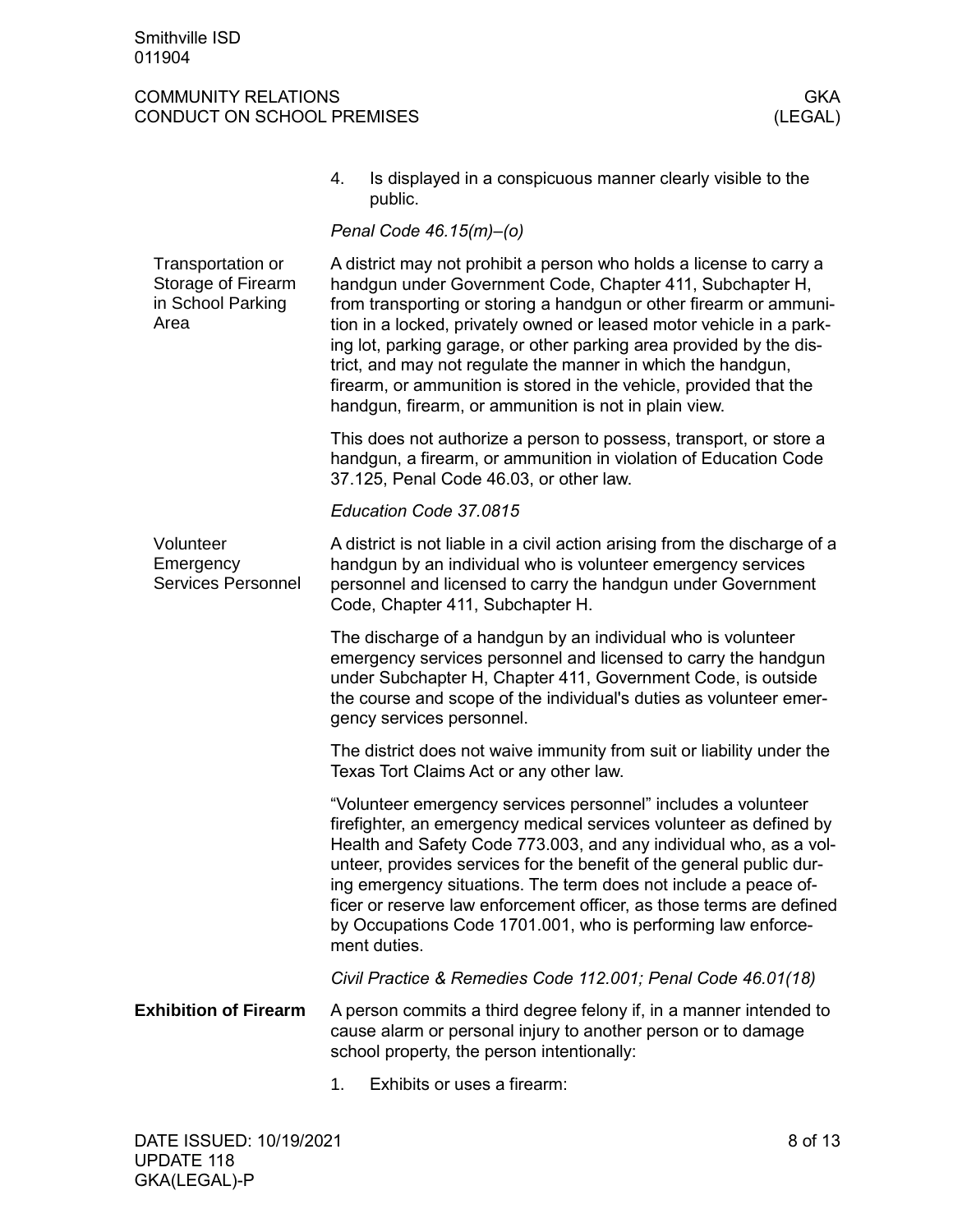<span id="page-8-1"></span><span id="page-8-0"></span>

|                                                 |                                | a.        | In or on any property, including a parking lot, parking<br>garage, or other parking area, that is owned by a private<br>or public school; or                                                                                                                                                                                                                |
|-------------------------------------------------|--------------------------------|-----------|-------------------------------------------------------------------------------------------------------------------------------------------------------------------------------------------------------------------------------------------------------------------------------------------------------------------------------------------------------------|
|                                                 |                                | b.        | On a school bus being used to transport children to and<br>from school-sponsored activities;                                                                                                                                                                                                                                                                |
|                                                 | 2.                             |           | Threatens to exhibit or use a firearm in or on property de-<br>scribed above or on a bus and was in possession of or had<br>immediate access to the firearm.                                                                                                                                                                                                |
|                                                 |                                |           | A person commits a Class A misdemeanor if the person threatens<br>to exhibit or use a firearm, but was not in possession of or did not<br>have immediate access to the firearm.                                                                                                                                                                             |
|                                                 |                                |           | Education Code 37.125                                                                                                                                                                                                                                                                                                                                       |
| Trespass-                                       |                                |           | A license holder commits an offense if the license holder:                                                                                                                                                                                                                                                                                                  |
| <b>Concealed Carry of</b><br>Handgun            | 1.                             |           | Carries a concealed handgun on the property of another with-<br>out effective consent; and                                                                                                                                                                                                                                                                  |
|                                                 | 2.                             |           | Received notice that entry on the property by a license holder<br>with a concealed handgun was forbidden.                                                                                                                                                                                                                                                   |
|                                                 |                                |           | An offense under Penal Code 30.06 is a Class C misdemeanor, ex-<br>cept that the offense is a Class A misdemeanor if, after entering the<br>property, the license holder was personally given the notice that<br>entry or remaining on the property with a concealed handgun was<br>forbidden and subsequently failed to depart.                            |
| Notice / Sign-<br>Concealed Carry of<br>Handgun |                                | nication. | For purposes of Penal Code 30.06, a person receives notice if the<br>owner of the property or someone with apparent authority to act for<br>the owner provides notice to the person by oral or written commu-                                                                                                                                               |
|                                                 | "Written communication" means: |           |                                                                                                                                                                                                                                                                                                                                                             |
|                                                 |                                |           | 1. A card or other document on which is written language identi-<br>cal to the following: "Pursuant to Section 30.06, Penal Code<br>(trespass by license holder with a concealed handgun), a per-<br>son licensed under Subchapter H, Chapter 411, Government<br>Code (handgun licensing law), may not enter this property<br>with a concealed handgun"; or |
|                                                 | 2.                             |           | A sign posted on the property that includes the language de-<br>scribed above in both English and Spanish, appears in con-<br>trasting colors with block letters at least one inch in height,<br>and is displayed in a conspicuous manner clearly visible to<br>the public.                                                                                 |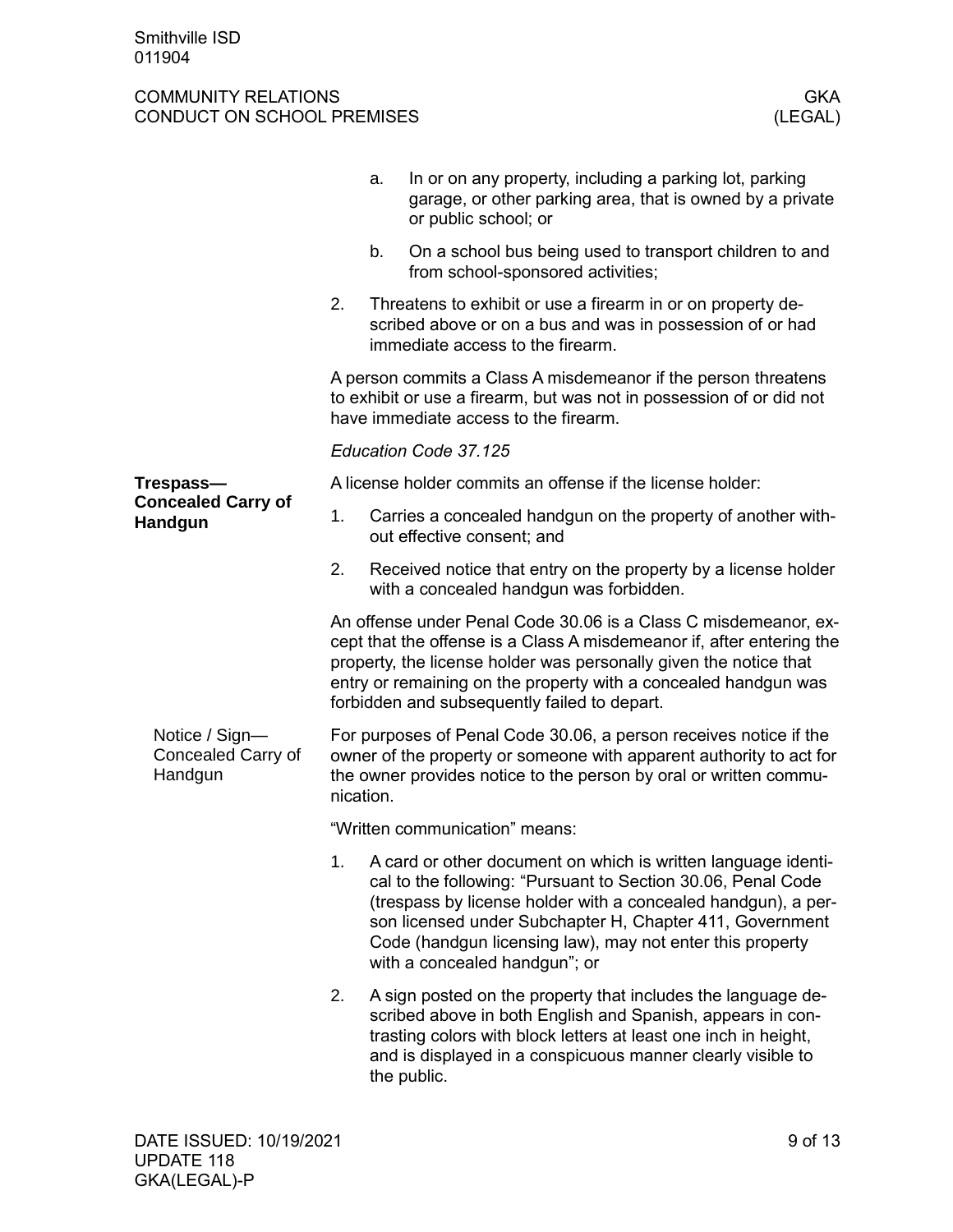<span id="page-9-3"></span><span id="page-9-2"></span><span id="page-9-1"></span><span id="page-9-0"></span>

| Exception                                  | It is an exception to Penal Code 30.06 that the property on which<br>the license holder carries a concealed handgun is owned or leased<br>by a district and is not a premises or other place on which the li-<br>cense holder is prohibited from carrying the handgun under Penal<br>Code 46.03.                                                                                                                                                                                                                                                                       |  |  |  |  |  |
|--------------------------------------------|------------------------------------------------------------------------------------------------------------------------------------------------------------------------------------------------------------------------------------------------------------------------------------------------------------------------------------------------------------------------------------------------------------------------------------------------------------------------------------------------------------------------------------------------------------------------|--|--|--|--|--|
|                                            | Penal Code 30.06 [See also FNCG]                                                                                                                                                                                                                                                                                                                                                                                                                                                                                                                                       |  |  |  |  |  |
| Unauthorized<br><b>Notice</b>              | A district may not take any action, including an action consisting of<br>the provision of notice, by a communication described by Penal<br>Code 30.06 or 30.07 that states or implies that a license holder<br>who is carrying a handgun under the authority of Government<br>Code Chapter 411 is prohibited from entering or remaining on a<br>premises or other place owned or leased by the district unless li-<br>cense holders are prohibited from carrying a handgun on the prem-<br>ises or other place by Penal Code 46.03 or other law. Gov't Code<br>411.209 |  |  |  |  |  |
| Trespass—Open<br><b>Carry of Handgun</b>   | A holder of a license to openly carry a handgun commits an offense<br>if the license holder:                                                                                                                                                                                                                                                                                                                                                                                                                                                                           |  |  |  |  |  |
|                                            | Openly carries a handgun on property of another without ef-<br>1.<br>fective consent; and                                                                                                                                                                                                                                                                                                                                                                                                                                                                              |  |  |  |  |  |
|                                            | 2.<br>Received notice that entry on the property by a license holder<br>openly carrying a handgun was forbidden.                                                                                                                                                                                                                                                                                                                                                                                                                                                       |  |  |  |  |  |
| Notice / Sign-<br>Open Carry of<br>Handgun | For purposes of Penal Code 30.07, a person receives notice if the<br>owner of the property or someone with apparent authority to act for<br>the owner provides notice to the person by oral or written commu-<br>nication.                                                                                                                                                                                                                                                                                                                                             |  |  |  |  |  |
|                                            | "Written communication means":                                                                                                                                                                                                                                                                                                                                                                                                                                                                                                                                         |  |  |  |  |  |
|                                            | 1.<br>A card or other document on which is written language identi-<br>cal to the following: "Pursuant to Section 30.07, Penal Code<br>(trespass by license holder with an openly carried handgun),<br>a person licensed under Subchapter H, Chapter 411, Govern-<br>ment Code (handgun licensing law), may not enter this prop-<br>erty with a handgun that is carried openly"; or                                                                                                                                                                                    |  |  |  |  |  |
|                                            | A sign posted on the property that includes the language de-<br>2.<br>scribed above in both English and Spanish, appears in con-<br>trasting colors with block letters at least one inch in height,<br>and is displayed in a conspicuous manner clearly visible to<br>the public at each entrance to the property.                                                                                                                                                                                                                                                     |  |  |  |  |  |
|                                            | An offense under Penal Code 30.07 is a Class C misdemeanor, ex-<br>cept that the offense is a Class A misdemeanor if, after entering the<br>property, the license holder was personally given the notice by oral                                                                                                                                                                                                                                                                                                                                                       |  |  |  |  |  |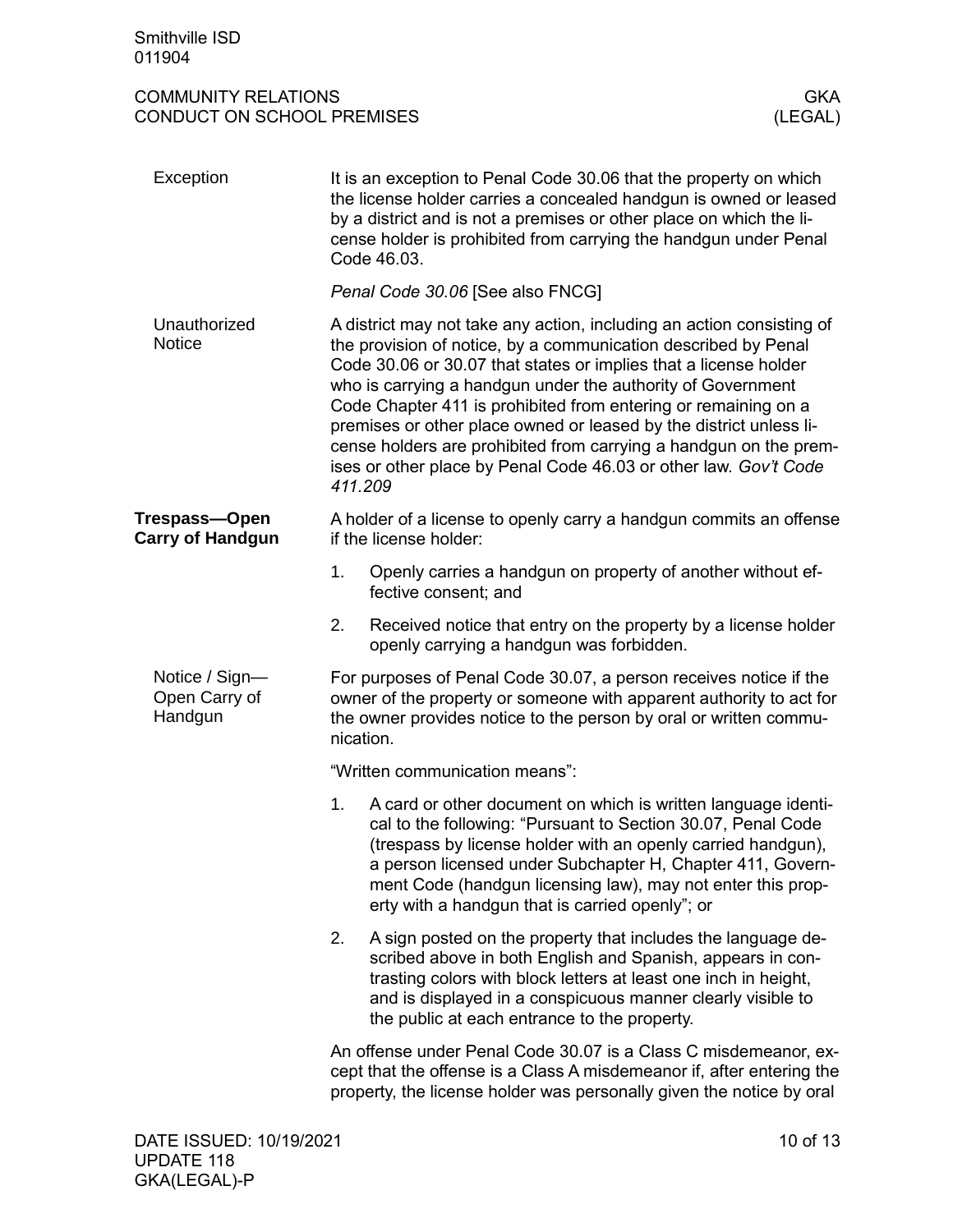<span id="page-10-2"></span><span id="page-10-1"></span><span id="page-10-0"></span>

| Smithville ISD<br>011904                                 |                                                                                                                                                                                  |                                                                                                                                                                                                                                                                                                                                             |  |
|----------------------------------------------------------|----------------------------------------------------------------------------------------------------------------------------------------------------------------------------------|---------------------------------------------------------------------------------------------------------------------------------------------------------------------------------------------------------------------------------------------------------------------------------------------------------------------------------------------|--|
| <b>COMMUNITY RELATIONS</b><br>CONDUCT ON SCHOOL PREMISES |                                                                                                                                                                                  | <b>GKA</b><br>(LEGAL)                                                                                                                                                                                                                                                                                                                       |  |
|                                                          | depart.                                                                                                                                                                          | communication that entry or remaining on the property with an<br>openly carried handgun was forbidden and subsequently failed to                                                                                                                                                                                                            |  |
| Exception                                                |                                                                                                                                                                                  | It is an exception to Penal Code 30.07 that the property on which<br>the license holder openly carries the handgun is owned or leased<br>by a governmental entity and is not a premises or other place on<br>which the license holder is prohibited from carrying the handgun<br>under Penal Code 46.03.                                    |  |
|                                                          |                                                                                                                                                                                  | Penal Code 30.07                                                                                                                                                                                                                                                                                                                            |  |
| <b>Unmanned Aircraft</b><br><b>Systems</b>               | Note:                                                                                                                                                                            | For provisions applicable to the use of drones for law en-<br>forcement purposes, see CKEA                                                                                                                                                                                                                                                  |  |
| <b>Federal Law</b>                                       |                                                                                                                                                                                  | The U.S. Government has exclusive sovereignty of airspace of the<br>United States, 49 U.S.C. 40103                                                                                                                                                                                                                                          |  |
| <b>Small Unmanned</b><br>Aircraft                        | "Small unmanned aircraft" means an unmanned aircraft weighing<br>less than 55 pounds on takeoff, including everything that is on<br>board or otherwise attached to the aircraft. |                                                                                                                                                                                                                                                                                                                                             |  |
| <b>Small Unmanned</b><br><b>Aircraft System</b>          |                                                                                                                                                                                  | "Small unmanned aircraft system" (small UAS) means a small un-<br>manned aircraft and its associated elements (including communi-<br>cation links and the components that control the small unmanned<br>aircraft) that are required for the safe and efficient operation of the<br>small unmanned aircraft in the national airspace system. |  |
|                                                          |                                                                                                                                                                                  | 14 C.F.R. 1.1, 107.3                                                                                                                                                                                                                                                                                                                        |  |
| Operation of<br><b>Small UAS</b>                         |                                                                                                                                                                                  | The registration, airman certification, and operation of civil small<br>UAS within the United States is subject to 14 C.F.R. Part 107. Part<br>107 does not apply to the following:                                                                                                                                                         |  |
|                                                          | 1.                                                                                                                                                                               | Air carrier operations;                                                                                                                                                                                                                                                                                                                     |  |
|                                                          | 2.                                                                                                                                                                               | Any aircraft subject to the provisions of 14 C.F.R. Part 101;                                                                                                                                                                                                                                                                               |  |
|                                                          | 3.                                                                                                                                                                               | Any operation that a remote pilot in command elects to con-<br>duct pursuant to an exemption issued under 49 U.S.C. 44807,<br>unless otherwise specified in the exemption; or                                                                                                                                                               |  |
|                                                          | 4.                                                                                                                                                                               | Any operation that a person elects to conduct under 14 C.F.R.<br>Part 91 with a small UAS that has been issued an airworthi-<br>ness certificate.                                                                                                                                                                                           |  |
|                                                          |                                                                                                                                                                                  | 14 C.F.R. 107.1                                                                                                                                                                                                                                                                                                                             |  |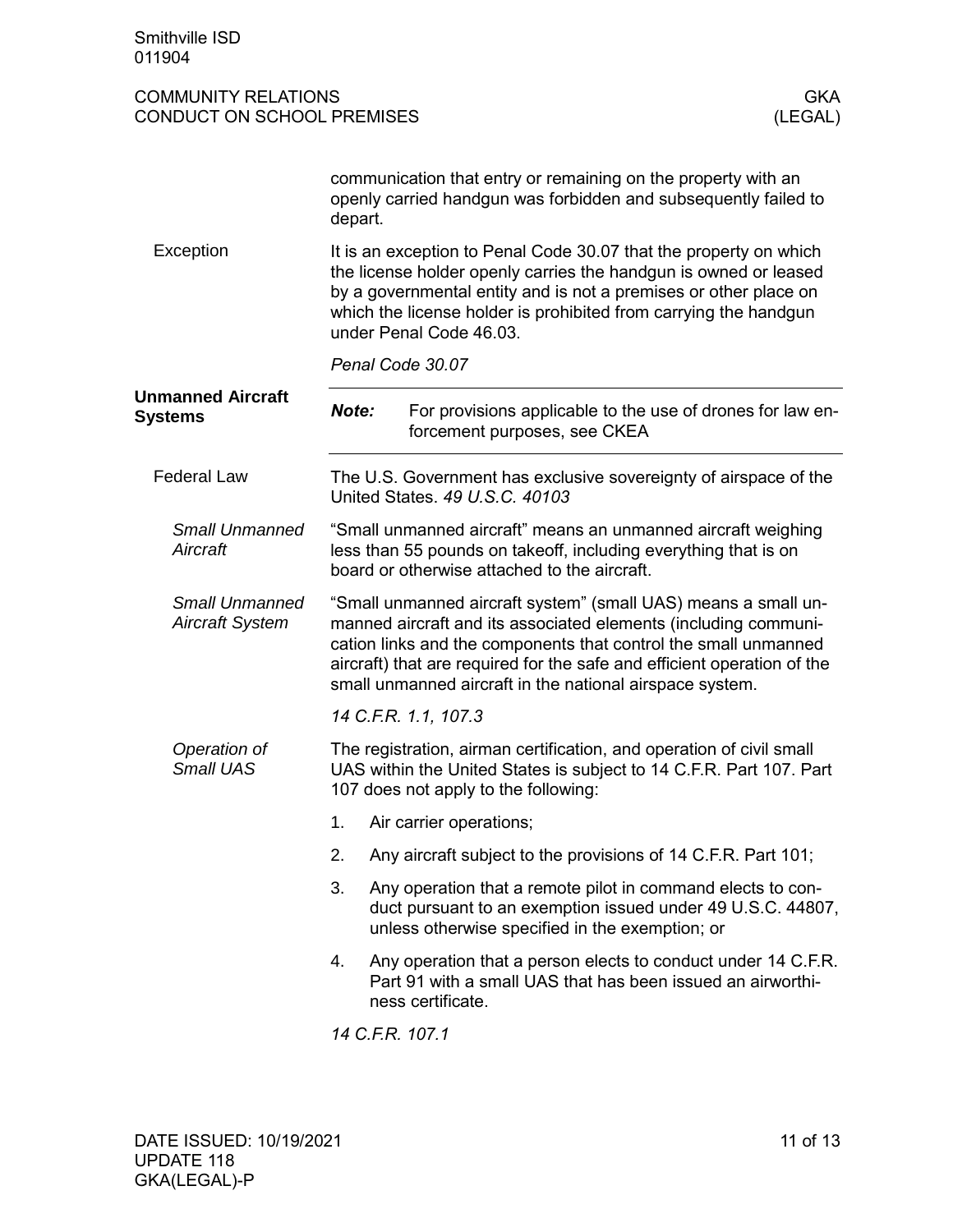<span id="page-11-0"></span>

| <b>Exception for</b><br>Limited<br>Recreational<br>Operation |    | A person may operate a small unmanned aircraft without specific<br>certification or operating authority from the Federal Aviation Admin-<br>istration (FAA) if the operation adheres to all of the following limita-<br>tions:                                                                                                          |  |  |  |  |  |
|--------------------------------------------------------------|----|-----------------------------------------------------------------------------------------------------------------------------------------------------------------------------------------------------------------------------------------------------------------------------------------------------------------------------------------|--|--|--|--|--|
|                                                              | 1. | The aircraft is flown strictly for recreational purposes.                                                                                                                                                                                                                                                                               |  |  |  |  |  |
|                                                              | 2. | The aircraft is operated in accordance with or within the pro-<br>gramming of a community-based organization's set of safety<br>guidelines that are developed in coordination with the FAA.                                                                                                                                             |  |  |  |  |  |
|                                                              | 3. | The aircraft is flown within the visual line of sight of the person<br>operating the aircraft or a visual observer co-located and in di-<br>rect communication with the operator.                                                                                                                                                       |  |  |  |  |  |
|                                                              | 4. | The aircraft is operated in a manner that does not interfere<br>with and gives way to any manned aircraft.                                                                                                                                                                                                                              |  |  |  |  |  |
|                                                              | 5. | In Class B, Class C, or Class D airspace or within the lateral<br>boundaries of the surface area of Class E airspace desig-<br>nated for an airport, the operator obtains prior authorization<br>from the administrator of the FAA or designee before operat-<br>ing and complies with all airspace restrictions and prohibi-<br>tions. |  |  |  |  |  |
|                                                              | 6. | In Class G airspace, the aircraft is flown from the surface to<br>not more than 400 feet above ground level and complies with<br>all airspace restrictions and prohibitions.                                                                                                                                                            |  |  |  |  |  |
|                                                              | 7. | The operator has passed an aeronautical knowledge and<br>safety test and maintains proof of test passage to be made<br>available to the FAA or law enforcement upon request.                                                                                                                                                            |  |  |  |  |  |
|                                                              | 8. | The aircraft is registered and marked in accordance with 49<br>U.S.C. Chapter 441 and proof of registration is made availa-<br>ble to the FAA or law enforcement upon request.                                                                                                                                                          |  |  |  |  |  |
|                                                              |    | 49 U.S.C. 44809(a)                                                                                                                                                                                                                                                                                                                      |  |  |  |  |  |
| <b>State Law</b><br>Regulation<br>Limited                    |    | A political subdivision, including a school district, may not adopt or<br>enforce any ordinance, order, or other similar measure regarding<br>the operation of an unmanned aircraft. An ordinance, order, or<br>other similar measure that violates this provision is void and unen-<br>forceable. Gov't Code 423.009(b), (d)           |  |  |  |  |  |
| Exception                                                    |    | A political subdivision may adopt and enforce an ordinance, order,<br>or other similar measure regarding:                                                                                                                                                                                                                               |  |  |  |  |  |
|                                                              | 1. | The use of an unmanned aircraft during a special event;                                                                                                                                                                                                                                                                                 |  |  |  |  |  |
|                                                              | 2. | The political subdivision's use of an unmanned aircraft; or                                                                                                                                                                                                                                                                             |  |  |  |  |  |
|                                                              |    |                                                                                                                                                                                                                                                                                                                                         |  |  |  |  |  |